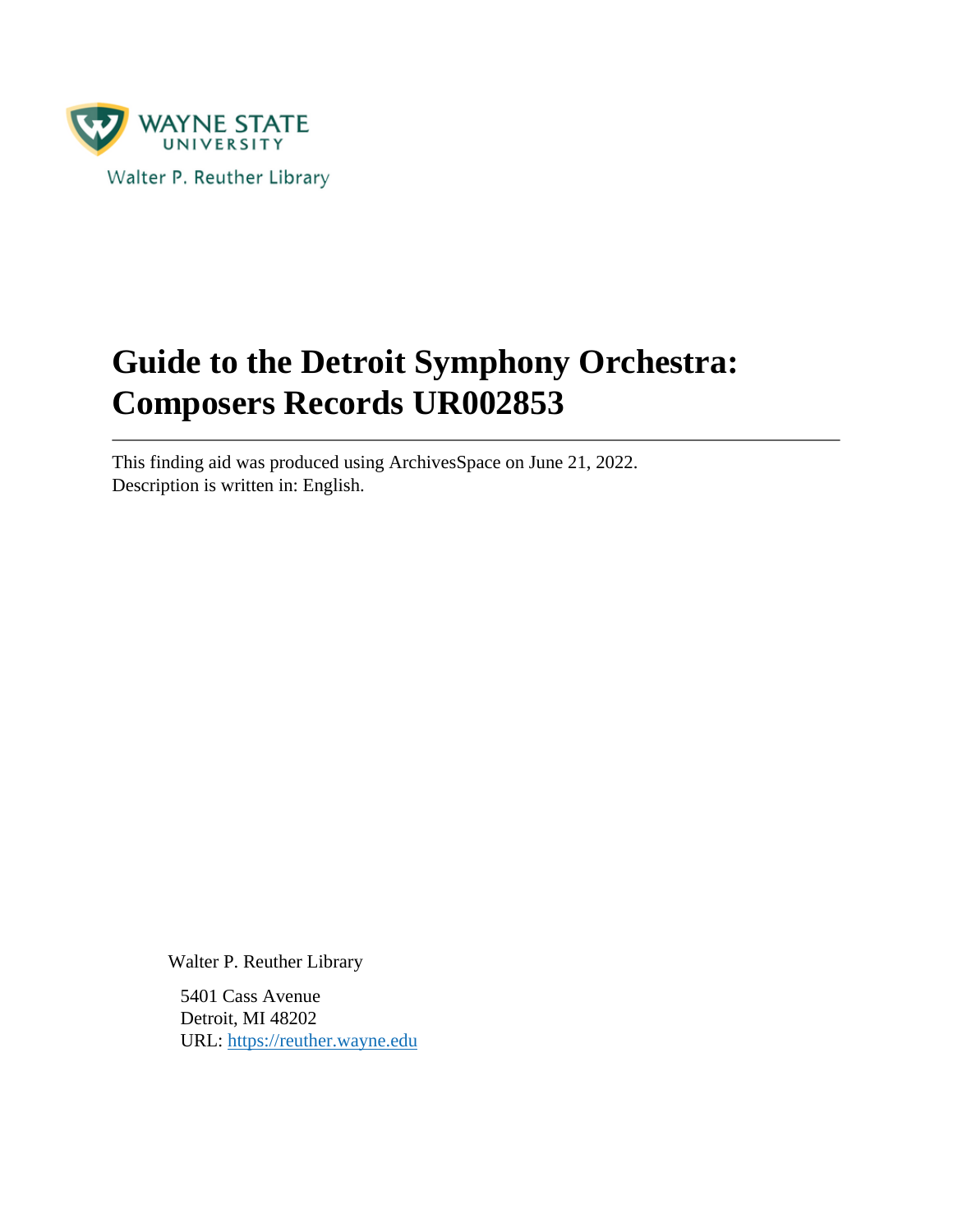# <span id="page-1-0"></span>**Table of Contents**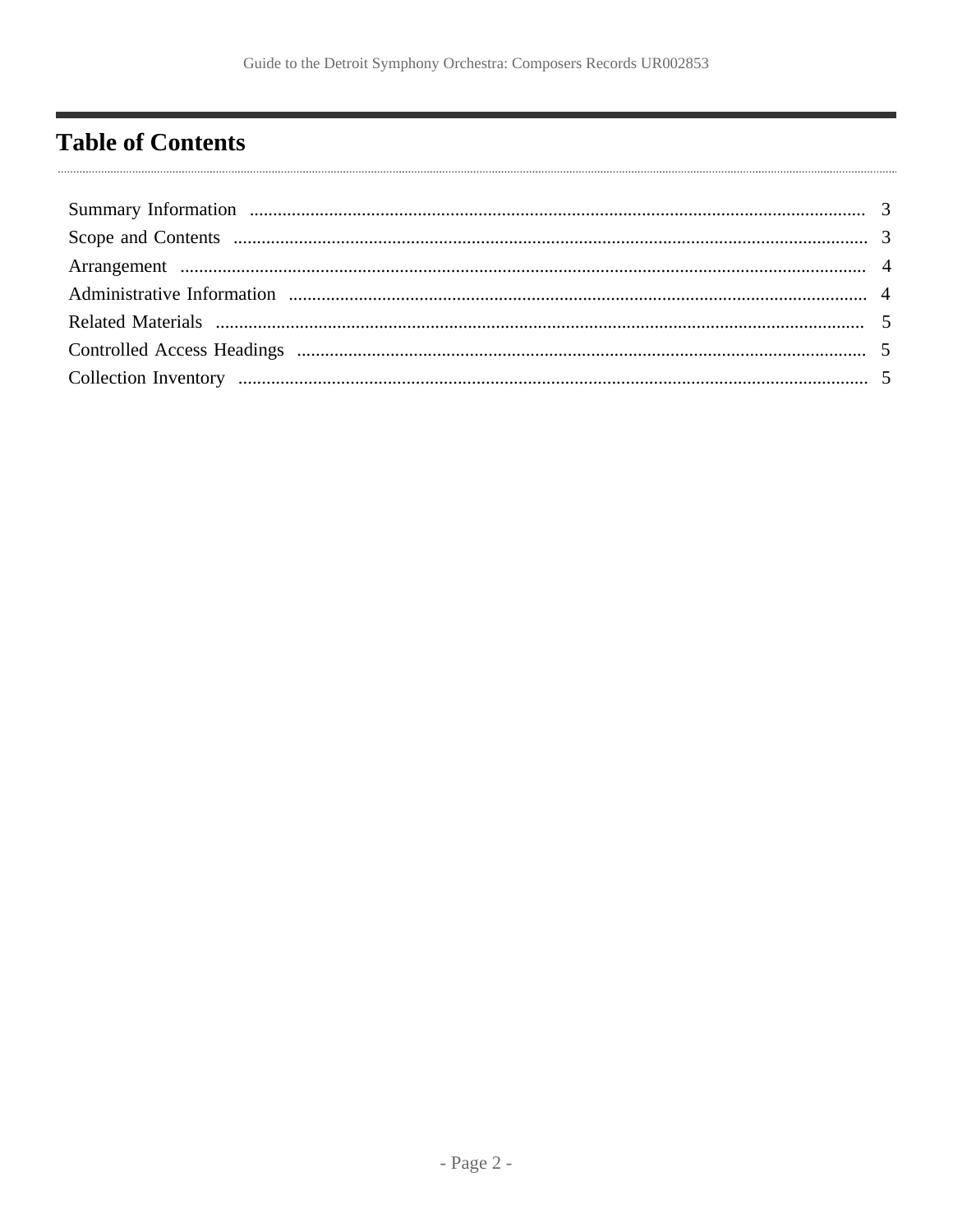## <span id="page-2-0"></span>**Summary Information**

| <b>Repository:</b>                  | Walter P. Reuther Library                                                                                                                                                                                                                                                                                                                                                                       |
|-------------------------------------|-------------------------------------------------------------------------------------------------------------------------------------------------------------------------------------------------------------------------------------------------------------------------------------------------------------------------------------------------------------------------------------------------|
| <b>Title:</b>                       | Detroit Symphony Orchestra: Composers Records                                                                                                                                                                                                                                                                                                                                                   |
| ID:                                 | UR002853                                                                                                                                                                                                                                                                                                                                                                                        |
| Date [inclusive]:                   | 1907-2002                                                                                                                                                                                                                                                                                                                                                                                       |
| <b>Physical Description:</b>        | 1 Linear Feet 2 MBs                                                                                                                                                                                                                                                                                                                                                                             |
| Language of the<br><b>Material:</b> | English.                                                                                                                                                                                                                                                                                                                                                                                        |
| Abstract:                           | This collection, part of the Detroit Symphony Orchestra Records,<br>is made up of files with information about individual composers<br>whose music was played by the DSO, mostly in the 1990s and early<br>2000s. The information was used for program notes and promotional<br>materials. Folders include documents such as biographical information,<br>clippings, photographs and negatives. |
|                                     |                                                                                                                                                                                                                                                                                                                                                                                                 |

### **Preferred Citation**

"Detroit Symphony Orchestra Composers Records, Box [#], Folder [#], Walter P. Reuther Library, Archives of Labor and Urban Affairs, Wayne State University"

**^** [Return to Table of Contents](#page-1-0)

### <span id="page-2-1"></span>**Scope and Contents**

This collection contains biographical information, press material (releases and clippings), photographs and correspondence relating to composers whose music has been performed by the Detroit Symphony Orchestra.

**^** [Return to Table of Contents](#page-1-0)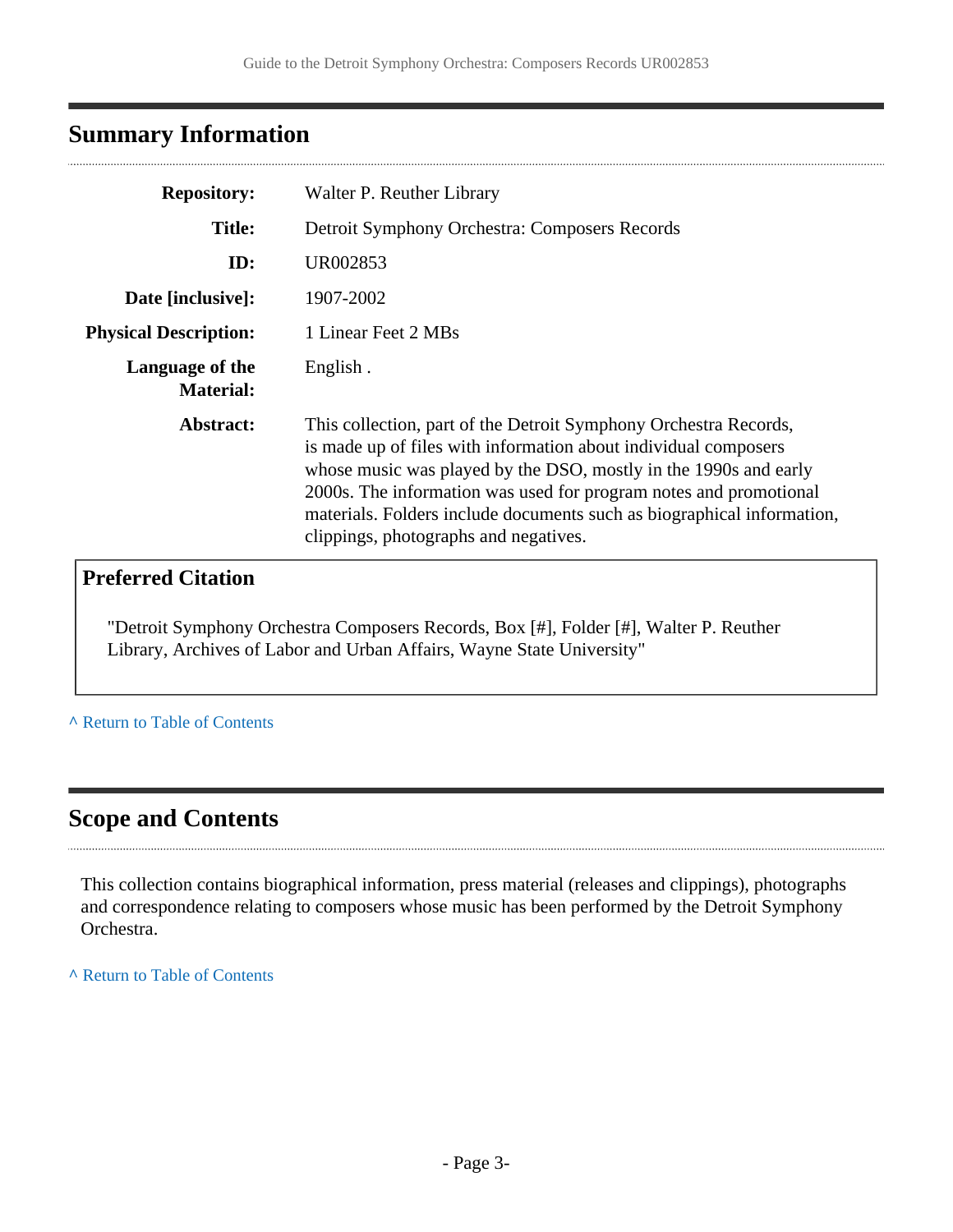### <span id="page-3-0"></span>**Arrangement**

Folders are arranged in alphabetical order by composers' last names.

**^** [Return to Table of Contents](#page-1-0)

### <span id="page-3-1"></span>**Administrative Information**

#### **Publication Statement**

Walter P. Reuther Library

5401 Cass Avenue Detroit, MI 48202 URL:<https://reuther.wayne.edu>

#### **Conditions Governing Access**

Collection is open for research.

#### **Immediate Source of Acquisition**

This collection was deposited at the Walter P. Reuther Library by the Detroit Symphony Orchestra on December 21, 2018.

#### **Processing Information**

Finding aid written by Aimee Ergas on June 21, 2022; previously processed as DSO.25 by Detroit Symphony Orchestra archivist Cynthia Korolov.

#### **Conditions Governing Use**

Refer to the Walter P. Reuther Library "Rules for Use of Archival Materials." Copyright is held by the Detroit Symphony Orchestra. Patrons are responsible for determining the appropriate use or reuse of materials.

#### **^** [Return to Table of Contents](#page-1-0)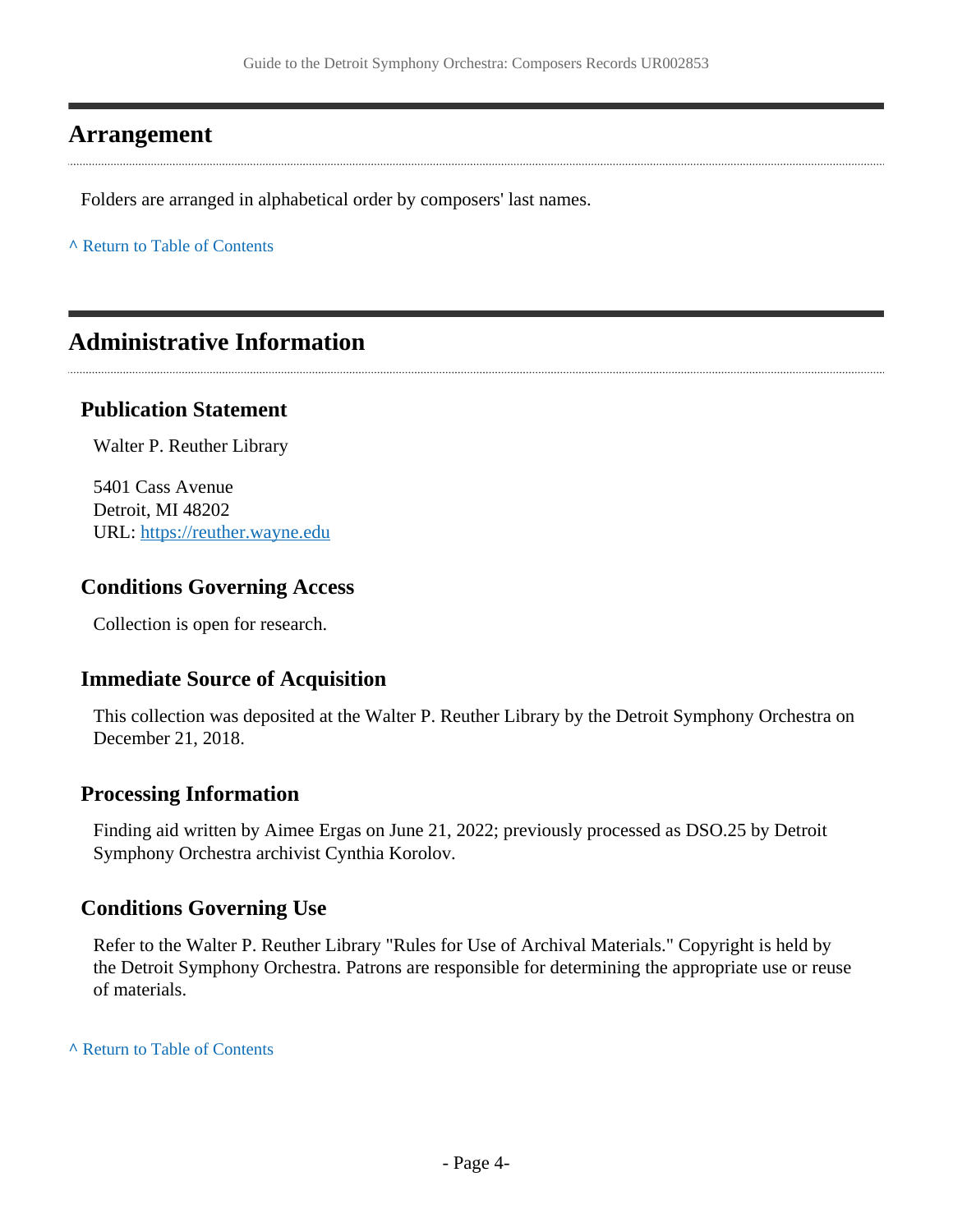## <span id="page-4-0"></span>**Related Materials**

#### **Related Materials**

Other collections that are included in the Detroit Symphony Orchestra Records.

#### **^** [Return to Table of Contents](#page-1-0)

## <span id="page-4-1"></span>**Controlled Access Headings**

- Detroit (Mich.)
- Symphony orchestras
- Music
- Detroit Symphony Orchestra

### <span id="page-4-2"></span>**Collection Inventory**

| <b>Title/Description</b>                                                                  | <b>Instances</b> |                     |
|-------------------------------------------------------------------------------------------|------------------|---------------------|
| Guide to phonetic pronunciation of composers' names, 1998-1999                            | Box 1            | Folder 1            |
| Abels, Michael; photograph, 1992                                                          | Box 1            | Folder 2            |
| Adams, John; photographs, negative, undated; document, 1999                               | Box 1            | Folder 3            |
| Anderson, T.J.; photograph, document, undated                                             | Box 1            | Folder 4            |
| Balazs, Bela; photograph, undated                                                         | Box 1            | Folder 5            |
| Bartok, Bela; photographs, negatives, various dates                                       | Box 1            | Folder 6            |
| Bassett, Leslie; photograph, undated                                                      | Box 1            | Folder <sub>7</sub> |
| Beethoven, Ludwig van; portraits and documents, photographs,<br>negatives, various dates  | Box 1            | Folder 8            |
| Beethoven, Ludwig van; portrait in leaded glass, by John Orlich,<br>photo, slide, 1977    | Box 1            | Folder 9            |
| Berger, Theodor; photograph, undated                                                      | Box 1            | Folder 10           |
| Bernstein, Leonard; photographs, negative, various dates                                  | Box 1            | Folder 11           |
| Bolcom, William; biography, 1995; photographs, negatives, contact<br>sheet, various dates | Box 1            | Folder 12           |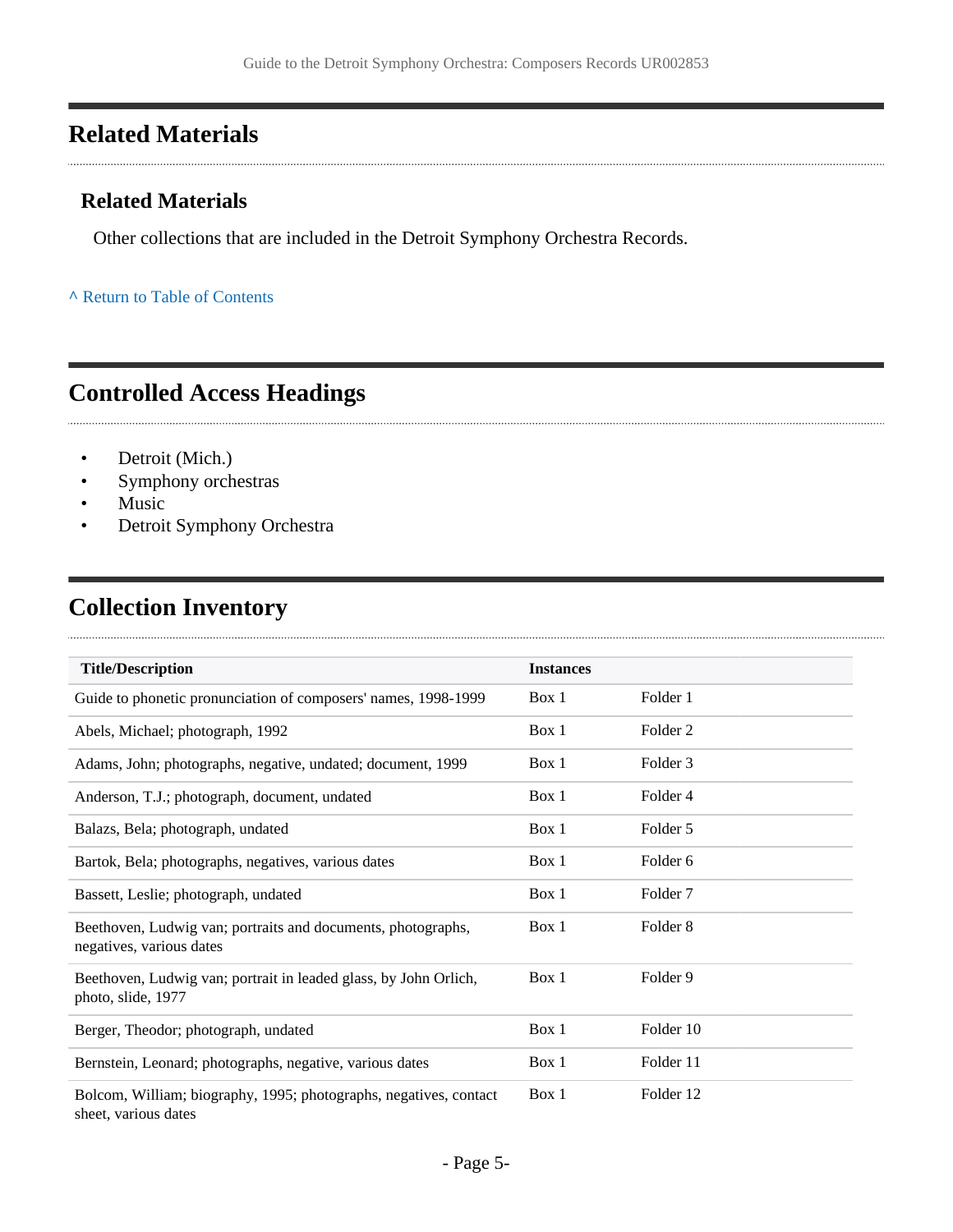| Bolcom, William; documents, clippings, 1995-1996                                  | Box 1 | Folder 13            |
|-----------------------------------------------------------------------------------|-------|----------------------|
| Brahms, Johannes; photographs and negative of portrait, undated                   | Box 1 | Folder 14            |
| Bristow, George F.; photographs and negatives of portrait, undated                | Box 1 | Folder 15            |
| Campbell, John A.; correspondence, documents, 2000, 2001                          | Box 1 | Folder 16            |
| Campbell, John A.; photographs, undated                                           | Box 1 | Folder 17            |
| Chadwick, George Whitefield; photographs and negatives of<br>portrait, undated    | Box 1 | Folder 18            |
| Chin, Unsuk; document, 1999                                                       | Box 1 | Folder 19            |
| Copland, Aaron; photographs, negatives, undated                                   | Box 1 | Folder 20            |
| Curtis-Smith, Curtis; documents, 1993-1994                                        | Box 1 | Folder 21            |
| Daugherty, Michael; press release, 1999                                           | Box 1 | Folder <sub>22</sub> |
| Davis, Anthony; photograph, undated                                               | Box 1 | Folder 23            |
| Dawson, William Levi; photograph, negative, undated                               | Box 1 | Folder <sub>24</sub> |
| Dunner, Leslie B.; document, 1996                                                 | Box 1 | Folder <sub>25</sub> |
| Ellington, Duke; slides, undated; document, 1999                                  | Box 1 | Folder <sub>26</sub> |
| Gershwin, George, with Etienne Fredericks, Detroit; photograph,<br>negative, 1937 | Box 1 | Folder 27            |
| Hailstork, Adolphus; documents, clippings, 1998-1999                              | Box 1 | Folder 28            |
| Hailstork, Adolphus; photographs, negatives, 1998-1999                            | Box 1 | Folder 29            |
| Harris, Roy; photographs, negative, undated                                       | Box 1 | Folder 30            |
| Hartke, Stephen; documents, 1988-1989                                             | Box 1 | Folder 31            |
| Hartway, Dr. James J.; document, photograph, undated                              | Box 1 | Folder 32            |
| Heitzeg, Steve; documents, 1997-1998                                              | Box 1 | Folder 33            |
| Holland, Jonathan B.; documents, clippings, 1995-1996                             | Box 1 | Folder 34            |
| Holland, Jonathan B.; photograph, undated                                         | Box 1 | Folder 35            |
| Ives, Charles; photographs, undated                                               | Box 1 | Folder 36            |
| Janacek, Leos; photograph, undated                                                | Box 1 | Folder 37            |
| Littell, Philip; photograph, undated                                              | Box 2 | Folder 1             |
| Machover, Tod; document, undated                                                  | Box 2 | Folder <sub>2</sub>  |
| Mahler, Gustave, and Alma Mahler; photographs, undated and 1909                   | Box 2 | Folder 3             |
| Mendelssohn, Felix; photograph of portrait, undated                               | Box 2 | Folder 4             |
| Moore, Undine Smith; photograph, negative, 1982                                   | Box 2 | Folder 5             |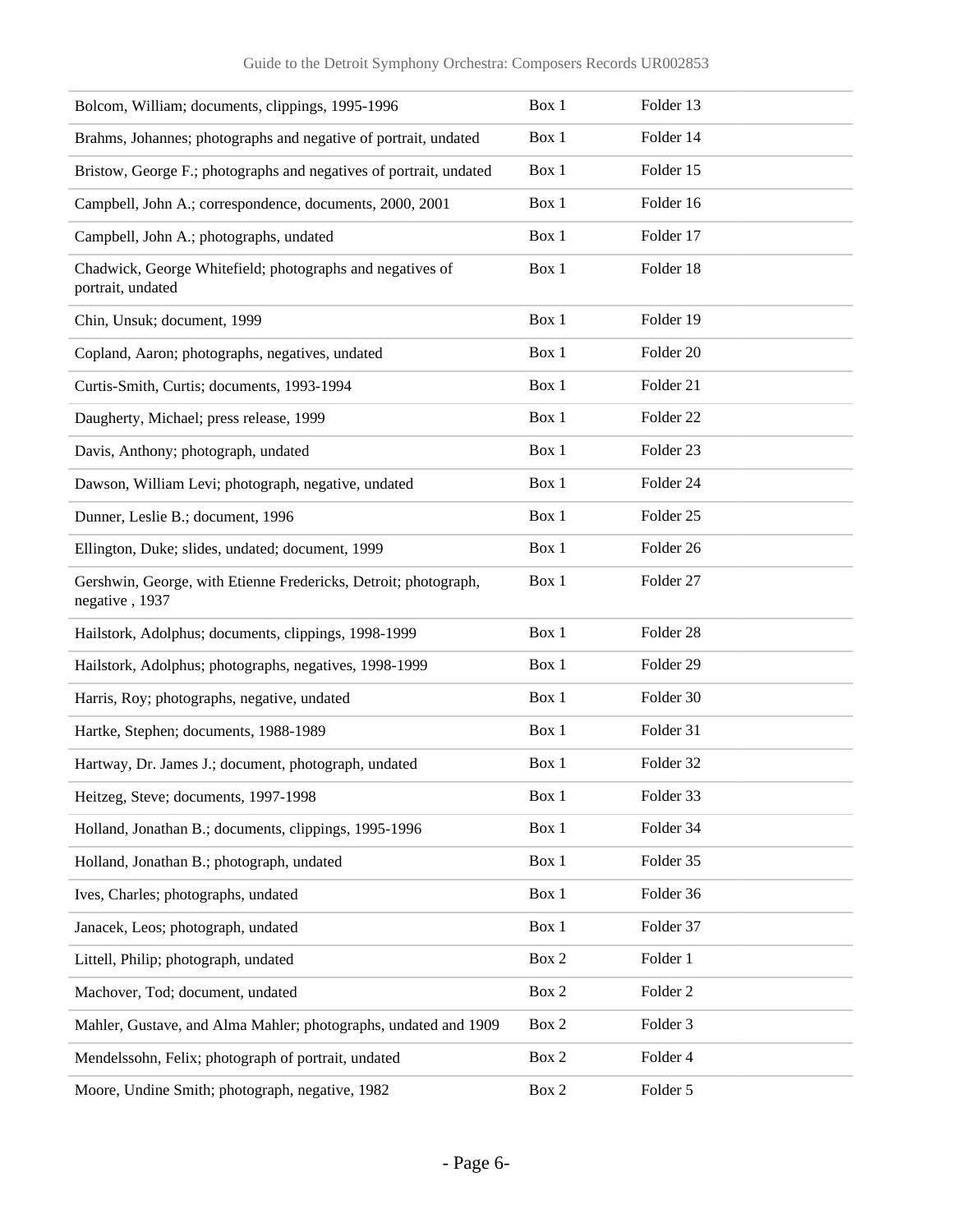| Mozart, Wolfgang Amadeus; photograph of portrait, negative,<br>undated                  | Box 2 | Folder 6             |
|-----------------------------------------------------------------------------------------|-------|----------------------|
| Price, Florence; documents, photographs, negative, undated                              | Box 2 | Folder <sub>7</sub>  |
| Prokofiev, Sergei; photo, negative, undated                                             | Box 2 | Folder <sub>8</sub>  |
| Rachmaninoff, Sergei; correspondence, 1992; photograph of<br>portrait, negative undated | Box 2 | Folder 9             |
| Ravel, Maurice, and Modest Mussorgsky; slide, undated                                   | Box 2 | Folder 10            |
| Reich, Steve; document, 1999                                                            | Box 2 | Folder 11            |
| Resetar, Robert, and Mary Sue Knudson; documents, 1997                                  | Box 2 | Folder 12            |
| Rimsky-Korsakov, Nikolaj; photograph of portrait, undated                               | Box 2 | Folder 13            |
| Rodrigo, Joaquin; New York Times clipping, 1999 August 29                               | Box 2 | Folder 14            |
| Rouse, Christopher; documents, correspondence, 1994, 1999                               | Box 2 | Folder 15            |
| Rushen, Patrice; documents, 2000; photographs, negative, undated                        | Box 2 | Folder 16            |
| "Composer S"; unidentified photograph, undated                                          | Box 2 | Folder 17            |
| Saint-Saens, Camille; photograph, negative, undated                                     | Box 2 | Folder 18            |
| Scriabin, Alexander; concert program, 1907 March 6                                      | Box 2 | Folder 19            |
| Sierra, Roberto; document, 2002; photograph, undated                                    | Box 2 | Folder <sub>20</sub> |
| Singleton, Alvin; photograph, undated                                                   | Box 2 | Folder 21            |
| Smith, Hale; photograph, negatives, undated                                             | Box 2 | Folder <sub>22</sub> |
| Sousa, John Philip; photograph of portrait, undated                                     | Box 2 | Folder <sub>23</sub> |
| Still, William Grant; documents, photographs, negatives, undated                        | Box 2 | Folder 24            |
| Strauss, Johann, Jr.; document from Luck's Music Library, undated                       | Box 2 | Folder <sub>25</sub> |
| Strauss, Richard; photograph and negative of portrait, undated                          | Box 2 | Folder 26            |
| Stravinsky, Igor; documents, 1982, 1991; photos, negative, undated                      | Box 2 | Folder 27            |
| Stucky, Steven; biography, correspondence, 1987; photograph,<br>undated                 | Box 2 | Folder 28            |
| Tchaikowsky, Peter Ilyitch; documents, photograph and negative of<br>portrait, undated  | Box 2 | Folder 29            |
| Thompson, Randall; photograph, undated                                                  | Box 2 | Folder 30            |
| Torke, Michael; program notes, clippings, 1986-1987                                     | Box 2 | Folder 31            |
| Tortelier, Yan Pascal; slide of headshot, undated                                       | Box 2 | Folder 32            |
| Tucker, Colin; clippings, 2000; photograph, undated                                     | Box 2 | Folder 33            |
| Verdi, Giuseppe; portrait, slide, undated.                                              | Box 2 | Folder 34            |
| Volodos, Arcadi; slide, undated                                                         | Box 2 | Folder 35            |